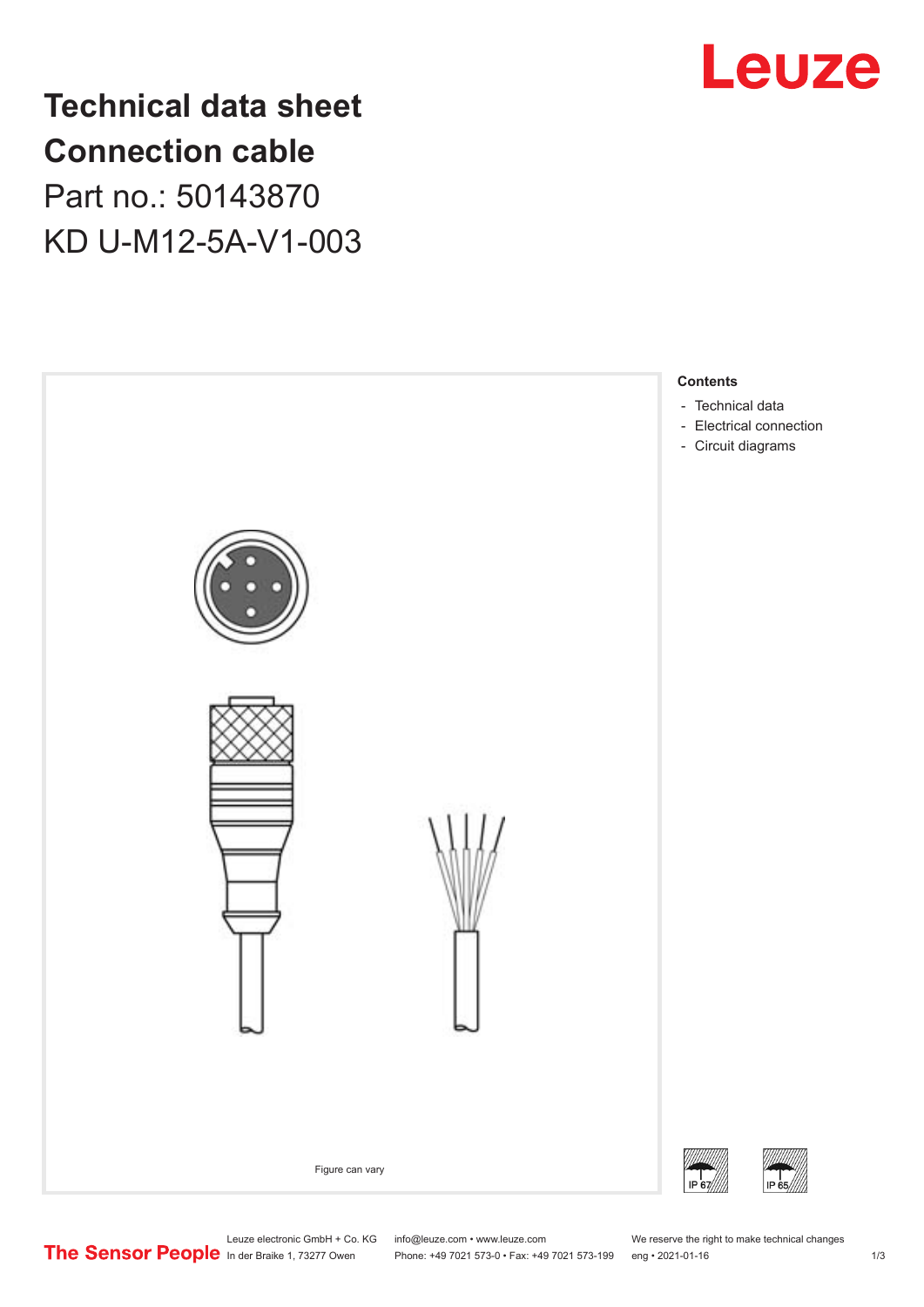## <span id="page-1-0"></span>**Technical data**

#### **Electrical data**

**Performance data**

**Operating voltage** Max. 125 V AC/DC

#### **Connection**

| <b>Connection 1</b>               |                                                                                                        |
|-----------------------------------|--------------------------------------------------------------------------------------------------------|
| <b>Type of connection</b>         | Connector                                                                                              |
| <b>Thread size</b>                | M <sub>12</sub>                                                                                        |
| <b>Type</b>                       | Female                                                                                                 |
| Handle body material              | <b>PUR</b>                                                                                             |
| No. of pins                       | $5 - pin$                                                                                              |
| Encoding                          | A-coded                                                                                                |
| Version                           | Axial                                                                                                  |
| Lock                              | Screw fitting, nickel-plated diecast zinc,<br>recommended torque 0.6 Nm, self-<br>locking              |
| <b>Connection 2</b>               |                                                                                                        |
| <b>Type of connection</b>         | Open end                                                                                               |
|                                   |                                                                                                        |
| <b>Cable properties</b>           |                                                                                                        |
| <b>Number of conductors</b>       | 5 Piece(s)                                                                                             |
| Wire cross section                | $0.34 \, \text{mm}^2$                                                                                  |
| <b>AWG</b>                        | 22                                                                                                     |
| <b>Sheathing color</b>            | <b>Black</b>                                                                                           |
| Shielded                          | <b>No</b>                                                                                              |
| Silicone-free                     | Yes                                                                                                    |
| Cable design                      | Connection cable (open on one end)                                                                     |
| Cable diameter (external)         | 5.9 mm                                                                                                 |
| Cable length                      | 300 mm                                                                                                 |
| <b>Sheathing material</b>         | PVC                                                                                                    |
| <b>Wire insulation</b>            | PVC                                                                                                    |
| Suitability for drag chains       | No                                                                                                     |
| Properties of the outer sheathing | Free of CFC, cadmium, silicone and<br>lead, easily machine-processable                                 |
| Resistance of the outer sheathing | Good oil, gasoline and chemical<br>resistance, flame retardant in<br>accordance with UL 1581 VW1 / CSA |

FT1

#### **Width across flats** 13 mm **Bending cycles** 2,000,000 Piece(s) **Bending radius, flexible laying, min.** Min. 10 x cable diameter **Bending radius, stationary laying, min.** Min. 5 x cable diameter **Environmental data Ambient temperature, operation, flexible use** -5 ... 70 °C **Ambient temperature, operation, stationary use** -30 ... 70 °C **Certifications Degree of protection** IP 65 IP 67 **Classification Customs tariff number** 85444290 **eCl@ss 5.1.4** 27279201

Leuze

**Mechanical data**

| eCl@ss 5.1.4    | 27279201 |
|-----------------|----------|
| eCl@ss 8.0      | 27279218 |
| eCl@ss 9.0      | 27060311 |
| eCl@ss 10.0     | 27060311 |
| eCl@ss 11.0     | 27060311 |
| <b>ETIM 5.0</b> | EC001855 |
| <b>ETIM 6.0</b> | EC001855 |
| <b>ETIM 7.0</b> | EC001855 |

## **Electrical connection**

#### **Connection 1**

| <b>Type of connection</b> | Connector                                                                             |
|---------------------------|---------------------------------------------------------------------------------------|
| <b>Thread size</b>        | M <sub>12</sub>                                                                       |
| <b>Type</b>               | Female                                                                                |
| Handle body material      | <b>PUR</b>                                                                            |
| No. of pins               | $5$ -pin                                                                              |
| Encoding                  | A-coded                                                                               |
| Version                   | Axial                                                                                 |
| Lock                      | Screw fitting, nickel-plated diecast zinc, recommended<br>torque 0.6 Nm, self-locking |